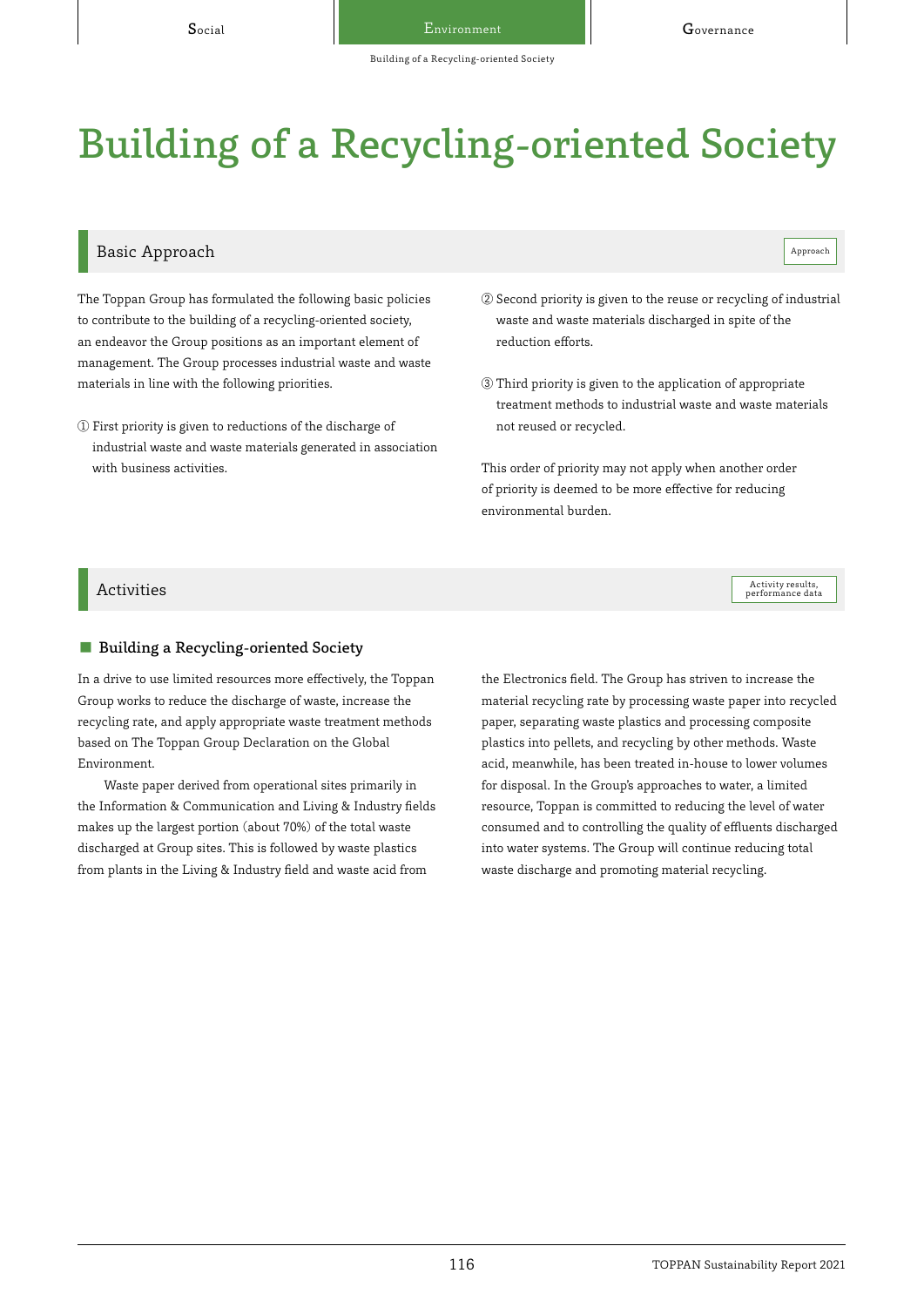#### Building of a Recycling-oriented Society

Every indicator assured by an independent assurance provider is marked with an assurance stamp  $\checkmark$ 

Associated Data

Activity results,<br>performance data

#### $\blacksquare$  Material Input  $\blacktriangledown$

The Toppan Group evaluates and discloses Groupwide material input, including input at overseas Group subsidiaries.



#### ■ Waste Recycling  $\sqrt{}$

The Toppan Group evaluates and discloses Groupwide waste recycling, including recycling at overseas Group subsidiaries.



\*The data for fiscal 2019 and earlier are adjusted based on revised calculation methods.

#### ■ Water Consumption  $\sqrt{ }$

The Toppan Group evaluates and discloses Groupwide water consumption, including consumption at overseas Group subsidiaries.

#### Water Consumption **Effluent Discharge**

 $(1,000 \text{ m}^3)$  ■ Groundwater ■ Municipal water ■ Industrial water  $(1,000 \text{ m}^3)$ ■ Rainwater (left axis)



## ■ Final Landfill Waste Disposal ∨

The Toppan Group evaluates and discloses Groupwide waste discharge, including discharge at overseas Group subsidiaries.



\*The data for fiscal 2019 and earlier are adjusted based on revised calculation methods.

### ■ Waste Plastic Material Recycling Rate

The Toppan Group evaluates and discloses Groupwide waste plastic material recycling rates, including the rates at overseas Group subsidiaries.





117 TOPPAN Sustainability Report 2021